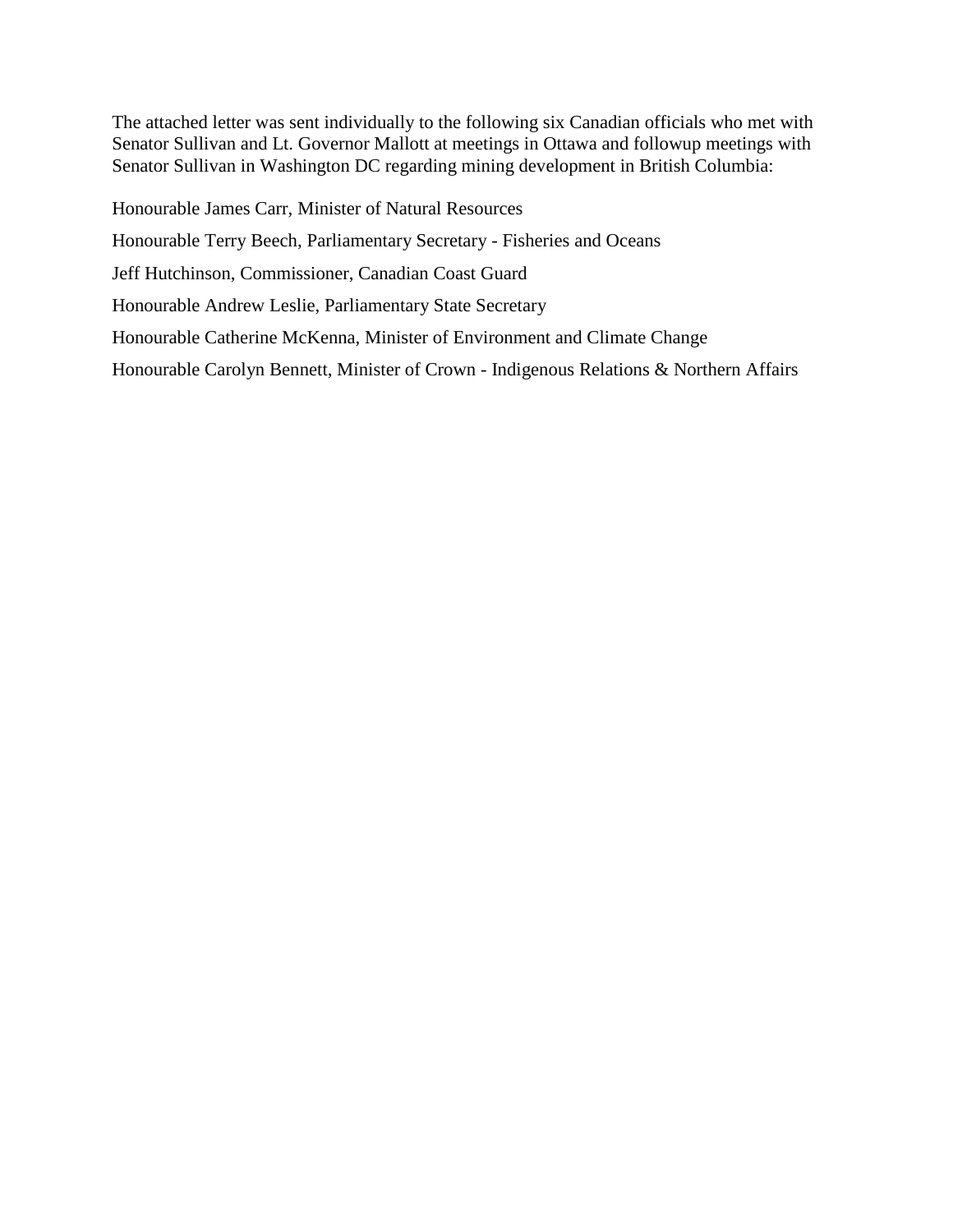

## **UNITED FISHERMEN OF ALASKA**

Mailing Address: PO Box 20229, Juneau AK 99802-0229 Physical Address: 410 Calhoun Ave Ste 101, Juneau AK 99801 Phone: (907) 586-2820 Fax: (907) 463-2545 Email: ufa@ufafish.org Website: www.ufafish.org

March 30, 2018

Honourable Andrew Leslie Parliamentary State Secretary House of Commons Ottawa, Ontario K1A 0A6 Canada

Dear Sir,

United Fishermen of Alaska (UFA) is the statewide commercial fishing trade association, representing 35 commercial fishing organizations participating in fisheries throughout the state of Alaska, and the U.S. federal fisheries off Alaska's coast. UFA would like to express our appreciation for your participation in discussions recently with Alaska's U.S. Senator Dan Sullivan concerning mining development in British Columbia. We applaud the assembly of key players expressing concern for transboundary issues. We hope this is just the beginning of continued discussions and solutions.

The Taku River watershed is of vital importance to Southeast Alaska. Taku salmon support commercial fisheries with an average \$4.2 million in first wholesale value and a total annual output of at least \$6 million with approximately 400 people earning income from the commercial harvest. The Taku River is Southeast Alaska's single largest producer of all species of salmon, and the largest producer of king and coho salmon. On average, 40% of the region's king salmon originate in the Taku River.

As you are aware, the abandoned Tulsequah Chief Mine located in B.C. is detrimental to the health of the Taku River. For 60 years the mine has been pouring toxic, heavy metal laden acid mine drainage into the Taku watershed, Northern Southeast Alaska's most productive salmon river. The ongoing pollution is in violation of the Canadian Fisheries Act, B.C. mine permits and water quality standards, and an agreement with the Taku River Tlingit First Nation. The Tulsequah Chief has created a decades-long controversy between Canada and the United States. Concerns that began 20 years ago with Tulsequah Chief have now broadened across the entire transboundary region. Cleaning up the Tulsequah Chief is a necessary step in rebuilding trust in B.C.'s mining regulations and regulators.

For decades B.C.'s strategy to clean up the acid mine drainage from the Tulsequah Chief was to seek a new mine operator to re-open the mine and then eventually clean it up. Two companies experienced failed attempts to reopen it, bankrupting both companies. It appears now the mine is no longer viable, and is a huge environmental and political liability; the only answer seems to be to clean it up and close it down. However, there is not yet any specific commitment from British Columbia that the province will assume responsibility for the cleanup, and no timeline for action. It's time for B.C. to move from words to real actions.